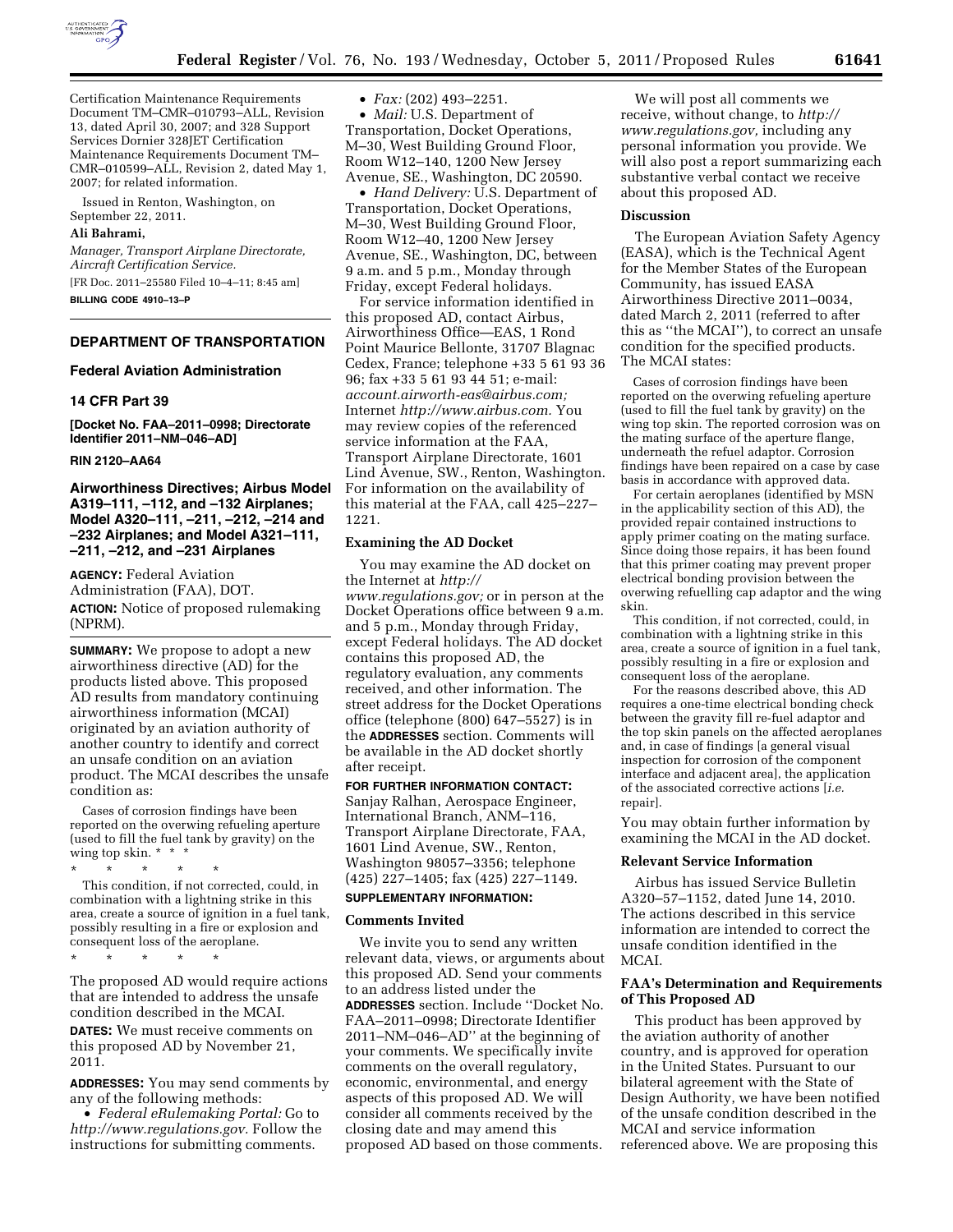AD because we evaluated all pertinent information and determined an unsafe condition exists and is likely to exist or develop on other products of the same type design.

# **Differences Between This AD and the MCAI or Service Information**

We have reviewed the MCAI and related service information and, in general, agree with their substance. But we might have found it necessary to use different words from those in the MCAI to ensure the AD is clear for U.S. operators and is enforceable. In making these changes, we do not intend to differ substantively from the information provided in the MCAI and related service information.

We might also have proposed different actions in this AD from those in the MCAI in order to follow FAA policies. Any such differences are highlighted in a NOTE within the proposed AD.

## **Costs of Compliance**

Based on the service information, we estimate that this proposed AD would affect about 67 products of U.S. registry. We also estimate that it would take about 6 work-hours per product to comply with the basic requirements of this proposed AD. The average labor rate is \$85 per work-hour. Based on these figures, we estimate the cost of the proposed AD on U.S. operators to be \$34,170 or \$510 per product.

In addition, we estimate that any necessary follow-on actions would take about 6 work-hours and require parts costing \$0, for a cost of \$510 per product. We have no way of determining the number of products that may need these actions.

# **Authority for This Rulemaking**

Title 49 of the United States Code specifies the FAA's authority to issue rules on aviation safety. Subtitle I, section 106, describes the authority of the FAA Administrator. ''Subtitle VII: Aviation Programs,'' describes in more detail the scope of the Agency's authority.

We are issuing this rulemaking under the authority described in ''Subtitle VII, Part A, Subpart III, Section 44701: General requirements.'' Under that section, Congress charges the FAA with promoting safe flight of civil aircraft in air commerce by prescribing regulations for practices, methods, and procedures the Administrator finds necessary for safety in air commerce. This regulation is within the scope of that authority because it addresses an unsafe condition that is likely to exist or develop on

products identified in this rulemaking action.

## **Regulatory Findings**

We determined that this proposed AD would not have federalism implications under Executive Order 13132. This proposed AD would not have a substantial direct effect on the States, on the relationship between the national Government and the States, or on the distribution of power and responsibilities among the various levels of government.

*For the reasons discussed above, I certify this proposed regulation:* 

1. Is not a ''significant regulatory action'' under Executive Order 12866;

2. Is not a ''significant rule'' under the DOT Regulatory Policies and Procedures (44 FR 11034, February 26, 1979); and

3. Will not have a significant economic impact, positive or negative, on a substantial number of small entities under the criteria of the Regulatory Flexibility Act.

We prepared a regulatory evaluation of the estimated costs to comply with this proposed AD and placed it in the AD docket.

## **List of Subjects in 14 CFR Part 39**

Air transportation, Aircraft, Aviation safety, Incorporation by reference, Safety.

#### **The Proposed Amendment**

Accordingly, under the authority delegated to me by the Administrator, the FAA proposes to amend 14 CFR part 39 as follows:

# **PART 39—AIRWORTHINESS DIRECTIVES**

1. The authority citation for part 39 continues to read as follows:

**Authority:** 49 U.S.C. 106(g), 40113, 44701.

## **§ 39.13 [Amended]**

2. The FAA amends § 39.13 by adding the following new AD:

**Airbus:** Docket No. FAA–2011–0998; Directorate Identifier 2011–NM–046–AD.

### **Comments Due Date**

(a) We must receive comments by November 21, 2011.

#### **Affected ADs**

(b) None.

#### **Applicability**

(c) This AD applies to Airbus Model A319– 111, –112, and –132 airplanes; Model A320– 111, –211, –212, –214 and –232 airplanes; and Model A321–111, –211, –212, and –231 airplanes; certificated in any category; having manufacturer serial numbers 0039, 0078, 0109, 0118, 0120, 0153, 0174, 0187, 0203, 0215, 0218, 0226, 0227, 0228, 0236, 0237,

0269, 0270, 0278, 0285, 0286, 0287, 0288, 0294, 0301, 0337, 0377, 0462, 0463, 0464, 0465, 0520, 0523, 0528, 0876, 0888, 0921, 0935, 0974, 1014, 1102, 1130, 1160, 1162, 1177, 1215, 1250, 1287, 1336, 1388, 1404, 1444, 1449, 1476, 1505, 1524, 1564, 1605, 1616, 1622, 1640, 1645, 1658, 1677, 1691, 1729, and 1905.

### **Subject**

(d) Air Transport Association (ATA) of America Code 57: Wings.

#### **Reason**

(e) The mandatory continuing airworthiness information (MCAI) states:

Cases of corrosion findings have been reported on the overwing refueling aperture (used to fill the fuel tank by gravity) on the wing top skin. \* \* \*

\* \* \* \* \* This condition, if not corrected, could, in combination with a lightning strike in this area, create a source of ignition in a fuel tank, possibly resulting in a fire or explosion and consequent loss of the aeroplane.

## **Compliance**

\* \* \* \* \*

(f) You are responsible for having the actions required by this AD performed within the compliance times specified, unless the actions have already been done.

#### **Actions**

(g) Within 24 months after the effective date of this AD, do an electrical bonding test to check for bonding between the re-fuel adaptor of the gravity fill and the top skin panels on the left-hand and right-hand wings, in accordance with the Accomplishment Instructions of Airbus Service Bulletin A320– 57–1152, dated June 14, 2010.

(1) If the resistance value is 10 milliOhms or less at the left-hand and right-hand wing, no further action is required.

(2) If the resistance value is greater than 10 milliOhms at the left-hand or right-hand wing, before further flight do a general visual inspection for corrosion of the component interface and adjacent area, in accordance with the Accomplishment Instructions of Airbus Service Bulletin A320–57–1152, dated June 14, 2010. If any corrosion is found during the inspection, before further flight repair the gravity fuel adaptor, in accordance with the Accomplishment Instructions of Airbus Service Bulletin A320–57–1152, dated June 14, 2010; except where Airbus Service Bulletin A320–57–1152, dated June 14, 2010, specifies to contact Airbus before further flight, repair using a method approved by the Manager, International Branch, ANM–116, Transport Airplane Directorate, FAA; or the European Aviation Safety Agency (EASA) (or its delegated agent).

#### **FAA AD Differences**

**Note 1:** This AD differs from the MCAI and/or service information as follows: No differences.

## **Other FAA AD Provisions**

(h) The following provisions also apply to this AD: